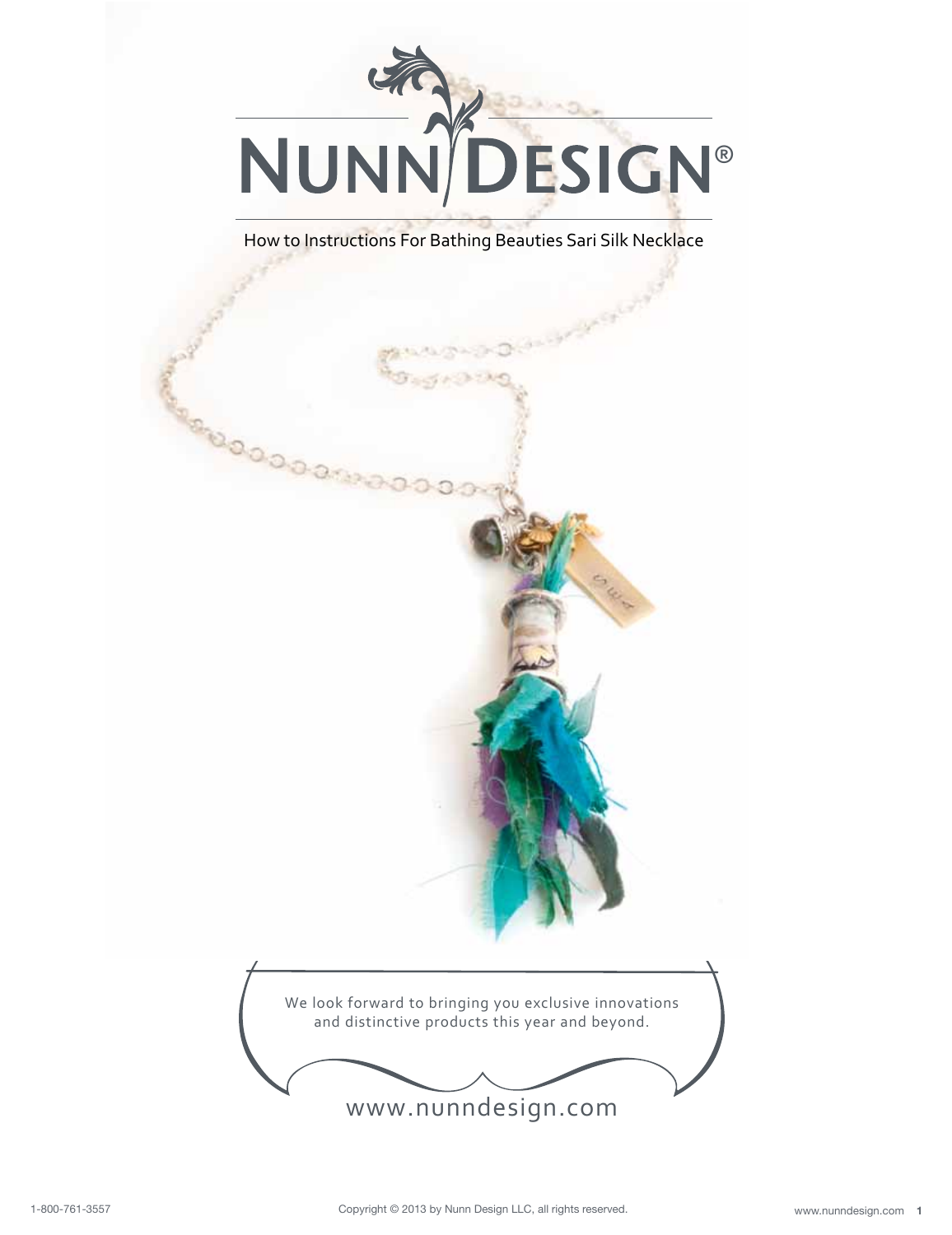

**NUNN DESIGN SUPPLIES:** Collage Sheet Bathing Beauties (csbb) Channel Bead Large - Sterling Silver Plate (cbl-ssb) Beadcap 9mm Sea Spire - Sterling Silver Plate (bc9ss-ssb) Nunn Design Sterling Silver Plate Chain\* Large Jumprings - Sterling Silver Plate (ljrss-b) Headpin - Sterling Silver Plate (hpss-b) Nunn Design Sealant (sealant)

or Gel du Soleil (gel 5/16oz or gel 4oz)

OTHER SUPPLIES: Czech glass bead Short length of shell chain (Realm of the Goddess) Sari Silk **Wire** 

**TOOLS NEEDED:** Letter stamping tools

\* You'll need length for the necklace plus about 1-1/2" of large links to hang charms from



How to Instructions For Bathing Beauties Sari Silk Necklace



## **TO ASSEMBLE THE PENDANT**

#### **STEP 1:** (Image 2)

Start by samping the word "SEA" on the gold Nunn Design Flat Tag Large Thin Rectangle. You can use a Sharpie marker to darken the recesses of the letters; quickly wipe the surface before the ink dries so that just the letters are dark. If the ink dries, you can sand it off with fine sandpaper. Set aside.

#### **STEP 2:** (Image 3)

Thread the bead and the Nunn Design Beadcap 9mm Sea Spire on the headpin, make a loop, and set aside.

#### **STEP 3:** (Image 4)

Following the package directions, place mermaid image (from the Nunn Design Bathing Beauties Collage Sheet) on the Nunn Design Large Channel Bead. Set aside to dry.

#### **STEP 4:** (no image)

Seal the mermaid image with Nunn Design Sealant or a light coat of resin. Let cure.